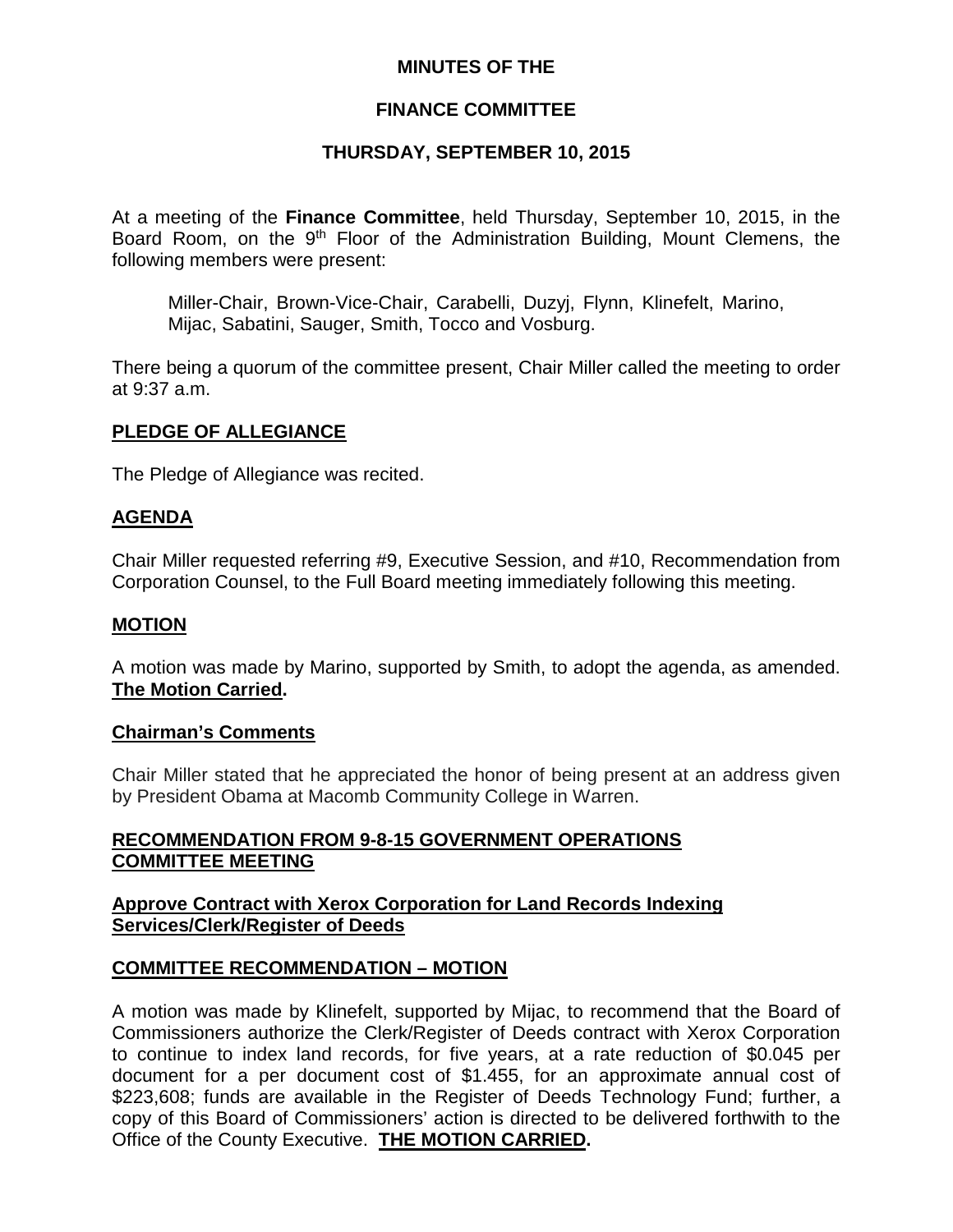### **RECOMMENDATIONS FROM 9-9-15 JUSTICE AND PUBLIC SAFETY COMMITTEE MEETING/LAW ENFORCEMENT CONTRACTS/SHERIFF**

### **COMMITTEE RECOMMENDATION – MOTION**

A motion was made by Marino, supported by Duzyj, to recommend that the Board of Commissioners concur with the Sheriff's Office's requests to approve the following:

contract renewal for law enforcement services with Harrison Township for the term of January 1, 2016 through December 31, 2018 for a total three year cost of \$4,400,870;

contract renewal for law enforcement services with Lenox Township for the term of January 1, 2016 through December 31, 2018 for a total three year cost of \$1,848,365;

contract renewal for law enforcement services with Macomb Township for the term of January 1, 2016 through December 31, 2018 for a total three year cost of \$10,169,047;

contract renewal for law enforcement services with the City of Mt. Clemens for the term of January 1, 2016 through December 31, 2018 for a total three year cost of \$7,004,523;

contract renewal for law enforcement services with the Village of New Haven for the term of January 1, 2016 through December 31, 2018 for a total three year cost of \$1,848,365 and

contract renewal for law enforcement services with Washington Township for the term of January 1, 2016 through December 31, 2018 for a total three year cost of \$6,161,218;

further, a copy of this Board of Commissioners' action is directed to be delivered forthwith to the Office of the County Executive. **THE MOTION CARRIED.**

### **Contract with Correct Care Solutions for Health Care Services/ Juvenile Justice Center**

### **COMMITTEE RECOMMENDATION – MOTION**

A motion was made by Smith, supported by Marino, to recommend that the Board of Commissioners approve the proposed contract with Correct Care Solutions, LLC, to provide health services for the Jvenile Justice Center; further, a copy of this Board of Commissioners' action is directed to be delivered forthwith to the Office of the County Executive. **THE MOTION CARRIED.**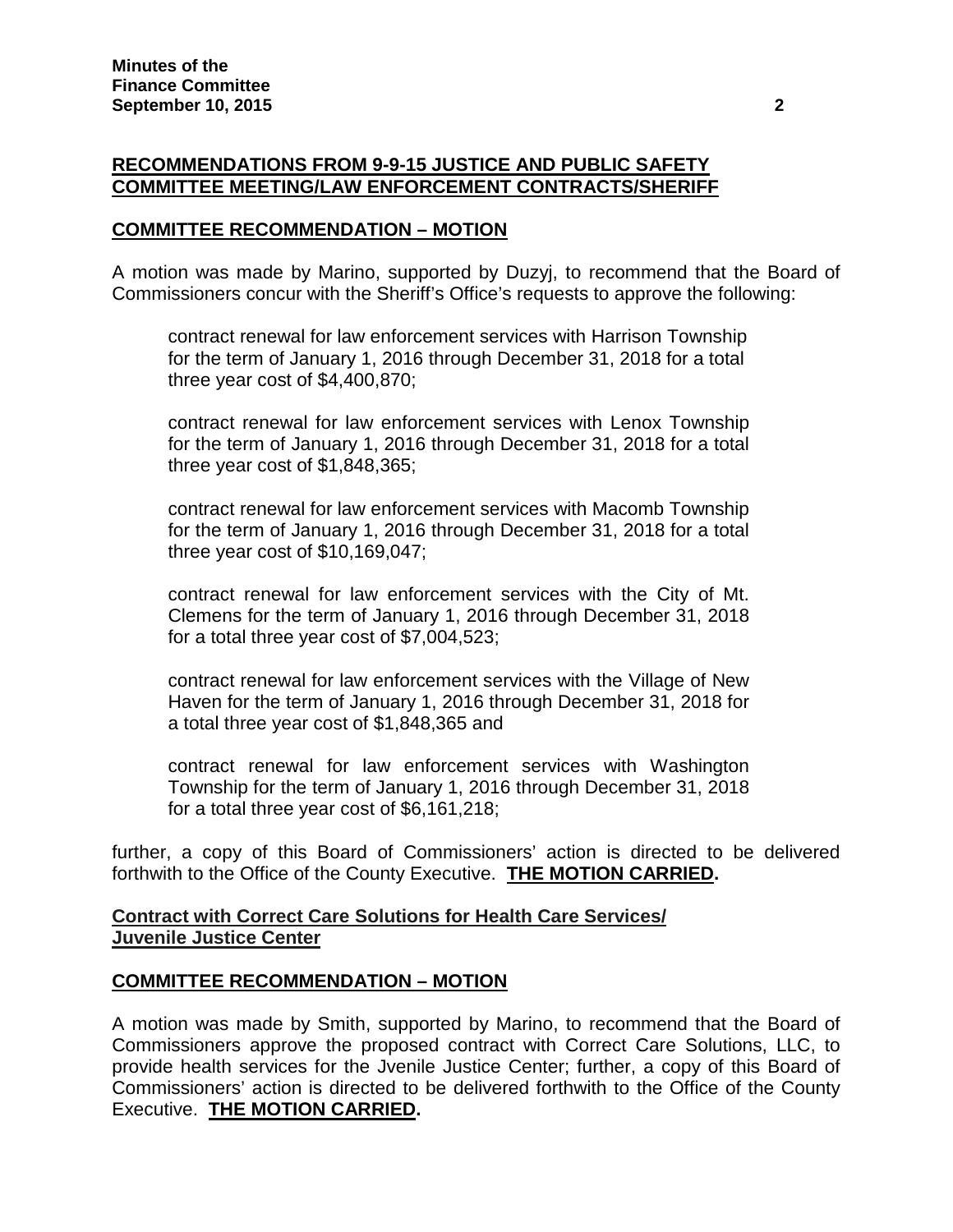# **VOTE ON FY 2016 COMPREHENSIVE GENERAL APPROPRIATIONS ORDINANCE**

Sandy Jurek, Information Technology Director, responded to questions by Commissioner Sabatini regarding IT maintenance contracts and licenses.

The following commissioner spoke: Smith.

Chair Miller gave a point of privilege to Deputy Public Works Commissioner Bill Misterovich, who asked the Board to consider the addition of four Inspector positions for their Soil Erosion Division.

Chair Miller directed the discussion back to the motion on the 2016 Comprehensive General Appropriations Ordinance, which was approved at the 9-8-15 Government Operations Committee meeting.

He referred to page 6 of 10 in the ordinance and stated that the amendments adopted at yesterday's joint Justice and Public Safety and Finance Committee meeting, NN through TT, (Prosecuting Attorney's budget), were labeled incorrectly as "General Fund", but should be "D-40 Prosecuting Attorney's grants."

There were no objections to this being added as a friendly amendment.

Andrew Kim, Director of Legislative Affairs, requested another friendly amendment which is reflected on page 6 of 10, subsection 4.C.: addition of LL, which represents the change to the Transfers-Out Expenditure Category to account for the additional GF Transfers-In for Community Mental Health.

There were no objections to this being added as a friendly amendment.

### **AMENDMENT**

A motion was made by Tocco, supported by Duzyj, to amend the ordinance and approve two Animal Control Officer positions in the Health Department.

The following commissioners spoke: Tocco, Carabelli, Smith and Duzyj.

Chair Miller called for a vote on the motion and **The Motion was Defeated.**

### **MOTION**

A motion was made by Flynn, supported by Marino, to reconsider the amendment made by Commissioner Marino at the 9-9-15 Justice and Public Safety and Finance Committee meeting regarding MM (page 6 of 10), County Executive-Contract Services.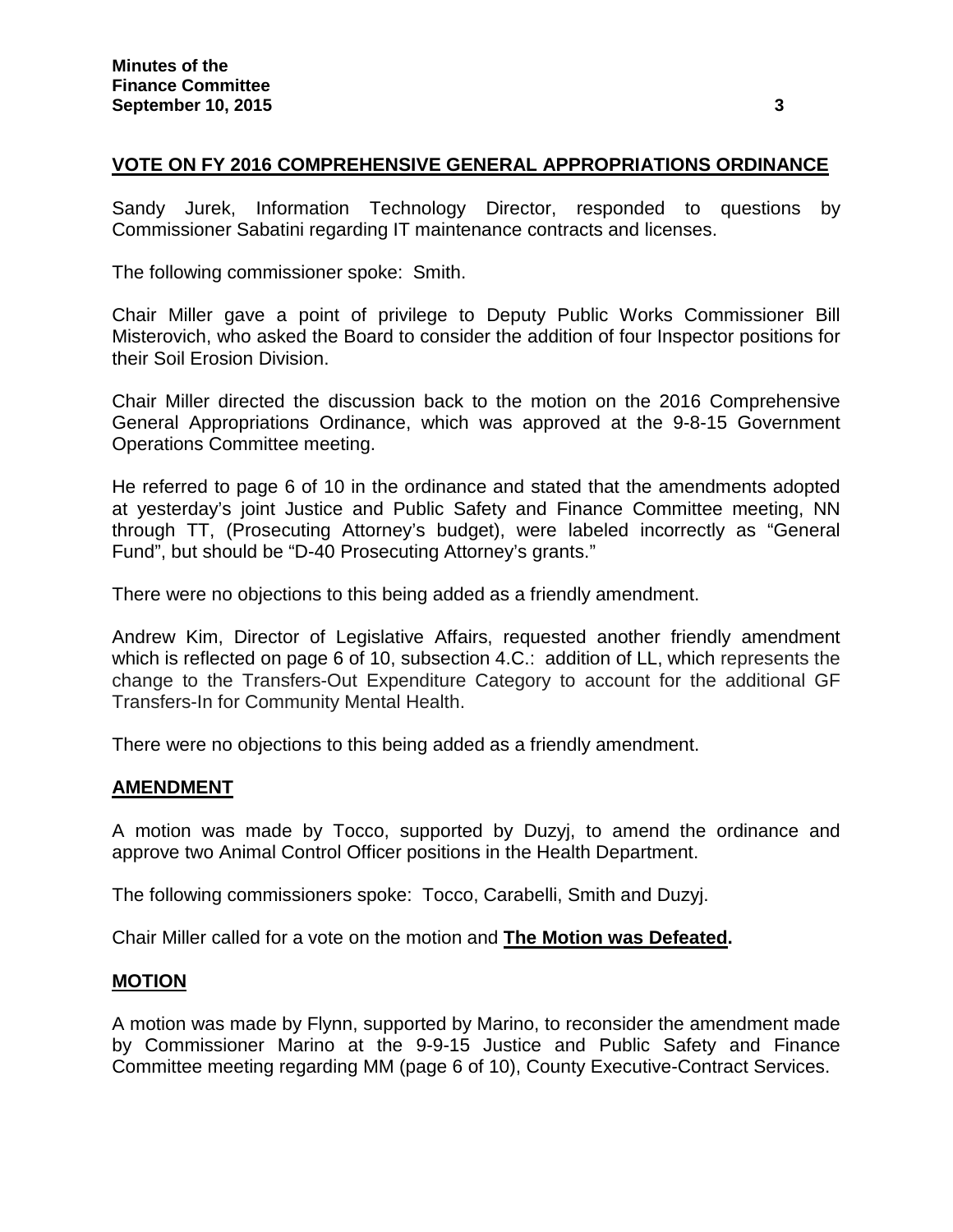The following commissioners spoke: Flynn and Vosburg.

Chair Miller called for a vote on the motion to reconsider and **The Motion Carried with Mijac and Vosburg voting "No."**

The following amendment is back on the floor:

# **AMENDMENT**

A motion was made by Marino, supported by Vosburg, to approve the amendment on page 4 of 7, appending to the table in subsection 4.C. (County Executive-Contract Services).

# **MOTION**

A motion was made by Marino, supported by Klinefelt, to withdraw the amendment.

The following commissioners spoke: Klinefelt, Marino and Mijac.

Chair Miller called for a vote on the motion to withdraw and **The Motion Carried with Mijac and Vosburg voting "No."**

### **AMENDMENT**

A motion was made by Duzyj, supported by Klinefelt, to amend the ordinance and approve one Medical Examiner Investigator position in the Health Department (page 1 of 2).

The following commissioners spoke: Duzyj and Klinefelt.

Chair Miller called for a vote on the motion and **The Motion was Defeated.**

### **AMENDMENT**

A motion was made by Carabelli, supported by Marino, to reconsider the amendment made by Commissioner Duzyj at the 9-9-15 Justice and Public Safety and Finance Committee meeting regarding Prosecuting Attorney-salary adjustment for 11 positions.

The following commissioners spoke: Carabelli, Klinefelt, Marino and Miller.

Also in attendance to answer questions was Prosecutor Eric Smith.

Chair Miller called for a vote on the motion to reconsider and **The Motion Carried.**

The following amendment is back on the floor: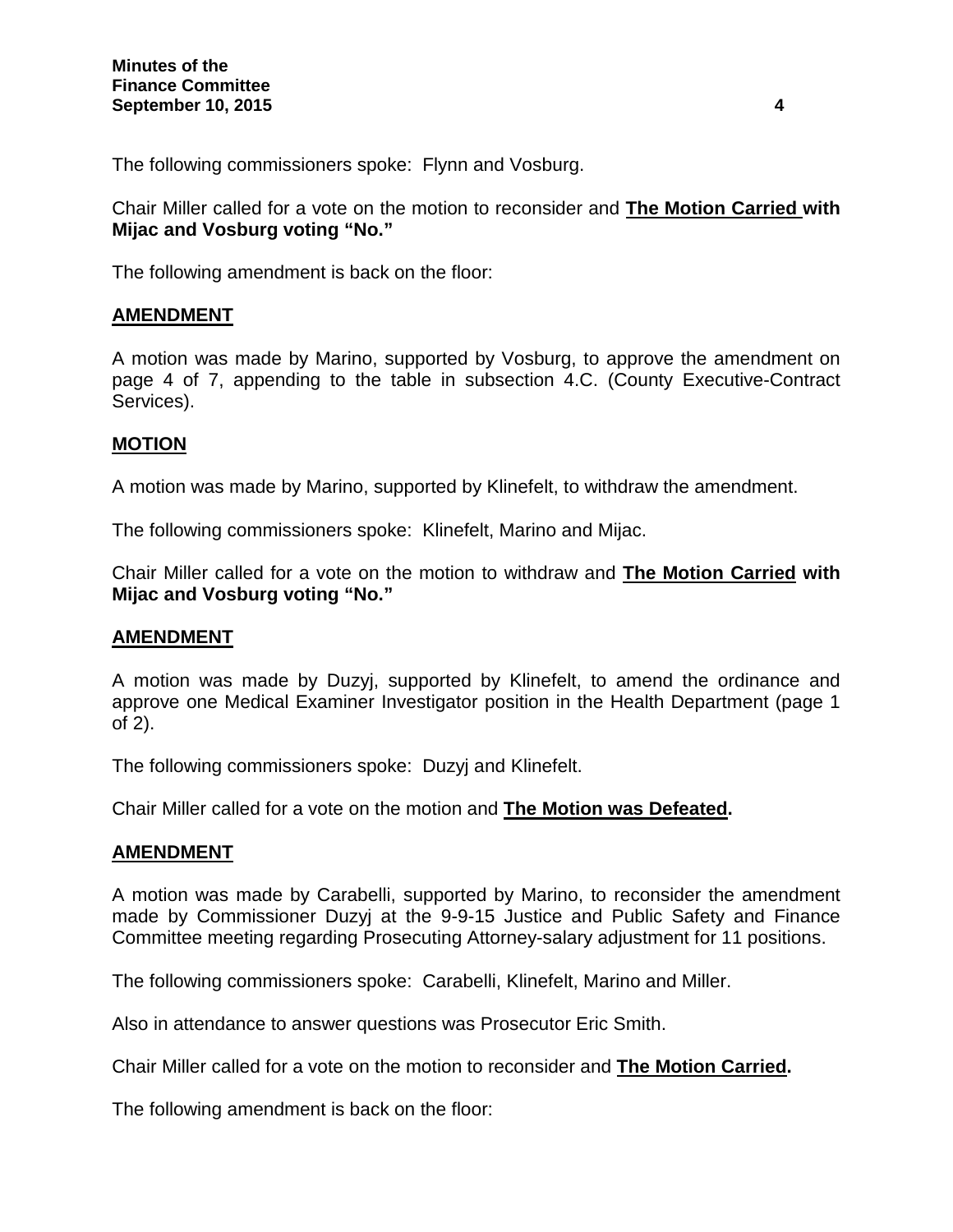### **AMENDMENT**

A motion was made by Duzyj, supported by Carabelli, to approve the amendment on page 7 of 7, appending to the table in subsection 4.C. (Prosecuting Attorney-salary adjustment for 11 positions).

Commissioner Marino offered a friendly amendment: add as 4.E.7. (page 8 of 10): If the scope of the Asset Forfeiture Fund, as defined by the legislature, changes or the fund becomes insolvent, these raises would be rescinded. That was accepted by the maker and supporter.

The following commissioners spoke: Marino, Brown and Klinefelt.

Chair Miller called for a vote on the motion, as amended, and **The Motion was Defeated.**

### **AMENDMENT**

A motion was made by Duzyj, supported by Sauger, to amend the ordinance and approve an adjustment of the hourly rate of two part-time Dentists in the Health Department from \$43/hour to \$70/hour (page 2 of 2).

The following commissioners spoke: Duzyj, Marino and Carabelli.

Chair Miller called for a vote on the motion and **The Motion was Defeated.**

### **AMENDMENT**

A motion was made by Vosburg, supported by Marino, to amend the ordinance and restore the position of Switchboard Operator in Juvenile Court (removal of items Subsection 4.C., items E-J (page 5 of 10).

The following commissioners spoke: Flynn, Marino, Carabelli and Klinefelt.

Jennifer Phillips, Court Administrator, was present and answered questions.

Chair Miller called for a vote on the motion and **The Motion Carried with Carabelli and Sabatini voting "No."**

#### **AMENDMENT**

A motion was made by Klinefelt to reconsider the motion to amend the ordinance and to approve the amendment on page 7 of 7, appending to the table in subsection 4.C. (Prosecuting Attorney-salary adjustment for 11 positions). There was no support for the motion.